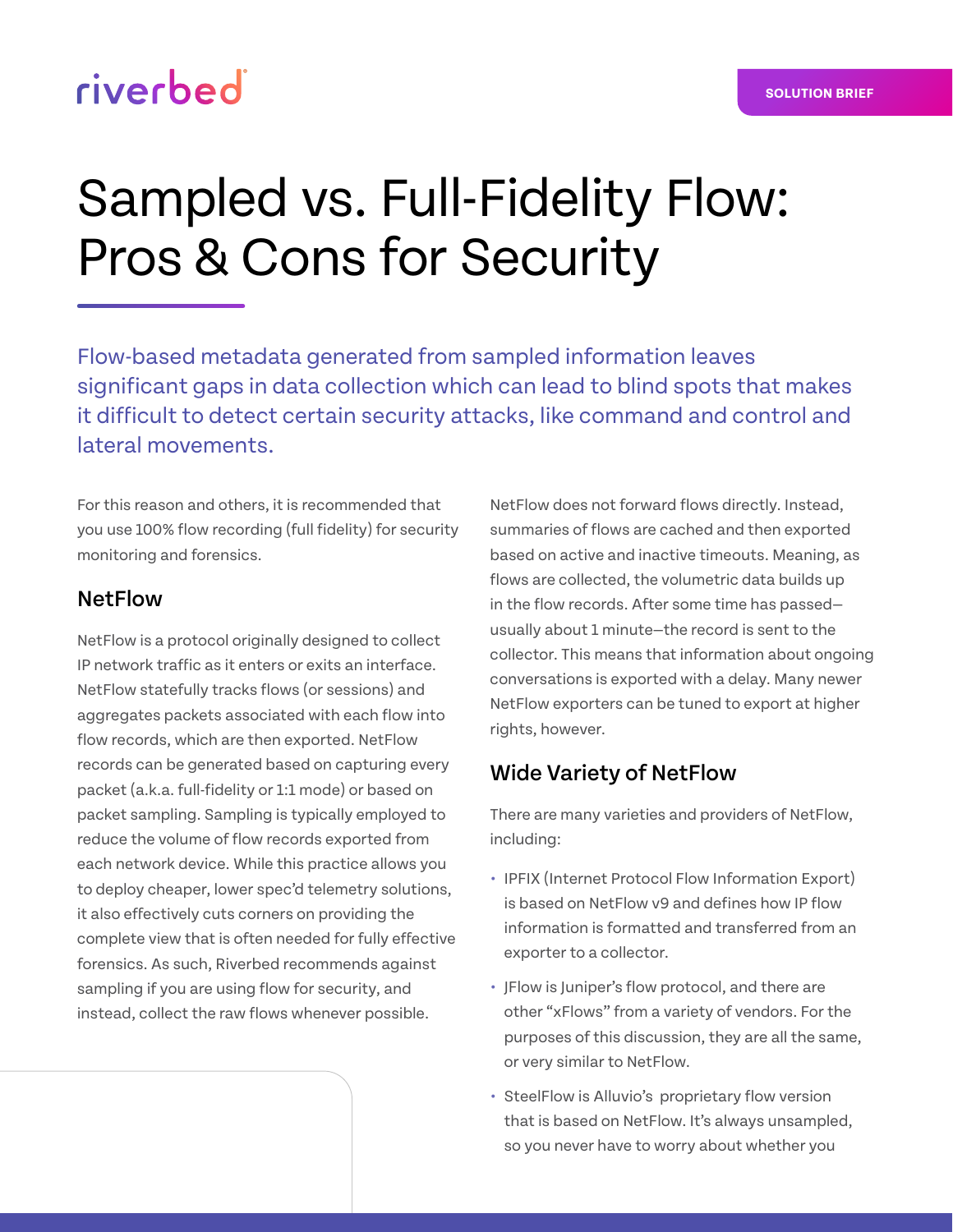have the right fidelity. Our WAN optimization and packet capture solutions can export SteelFlow with extensions for response time analysis, WAN optimization, and more. (While SteelFlow provides integration benefits as noted, Alluvio also supports a [range of flows](https://www.riverbed.com/products/npm/flow-gateway.html).)

#### What is sFlow?

sFlow is a traffic sampling flow technology that scales well for big and busy networks. It provides an industry standard for exporting truncated packets with interface counters.

The sFlow agent runs as part of the network management software within devices, such as routers or switches. It packages the data into sFlow datagrams that are immediately sent on the network to minimize memory and CPU requirements.

Selecting a suitable packet sampling rate is an important part of configuring sFlow. The table below gives suggested values that should work well for general traffic monitoring in most networks. However, if traffic levels are unusually high, the sampling rate may be decreased (e.g., 1 in 5000 instead of 1 in 2000 for 10Gb/s links).

| <b>Link Speed</b> | <b>Sampling Rate</b> |
|-------------------|----------------------|
| 10Mb/s            | 1 in 200             |
| 100Mb/s           | 1 in 500             |
| 1Gb/s             | 1 in 1,000           |
| 10Gb/s            | 1 in 2,000           |

There are legitimate reasons and use cases for using sFlow. But there are tradeoffs, too, especially when it comes to using sFlow for security or forensics. Flow-based metadata generated from sampled information leaves a big gap when it comes to information security. If we take our 10G link, for example, the flow data is generated by sampling 1 in 2000 packets. That means that 99.95% of traffic is not being viewed or stored. If a cybersecurity professional is looking for command and control

activity or lateral movement in the network, they don't stand a chance of finding the vast majority of security issues with a 99.95% blind spot!

For this reason, when using flow metadata for cybersecurity analytics or forensics, it is essential the flow data be full fidelity. When you are looking for an indicator of compromise and come up emptyhanded, full-fidelity flow means that you know for sure that what you're looking for isn't there. Sampled flow means you can never be sure—did you not find the IOC because it wasn't there? or because the data was sampled away?

When a breach or an attack occurs, network security professionals need robust investigative capabilities to be able to determine what happened as quickly as possible. Every moment spent in root cause analysis gives the attacker more time to burrow deeper into or across the network and adds to the overall loss from the attack (whether that be financial, customer impact or brand reputation). The net result is that sFlow simply doesn't provide the granularity and accuracy required to perform a full forensic investigation to determine exactly what happened before, during, and after a security breach.

#### Flow: No One-Size-Fits-All Answer

So, when it comes to network security, can you use sFlow? Or do you really need an unsampled NetFlow/ IPFIX solution? Of course, you can. But, with cyberattacks on the rise, do you really want to scrimp when it comes to security? Let's reiterate: use 100% unsampled (full fidelity) NetFlow whenever possible for security purposes.

The bottom line is information security professionals leveraging sFlow for security should understand its significant blind spots, other limitations, and tradeoffs to manage their security tools and processes accordingly.